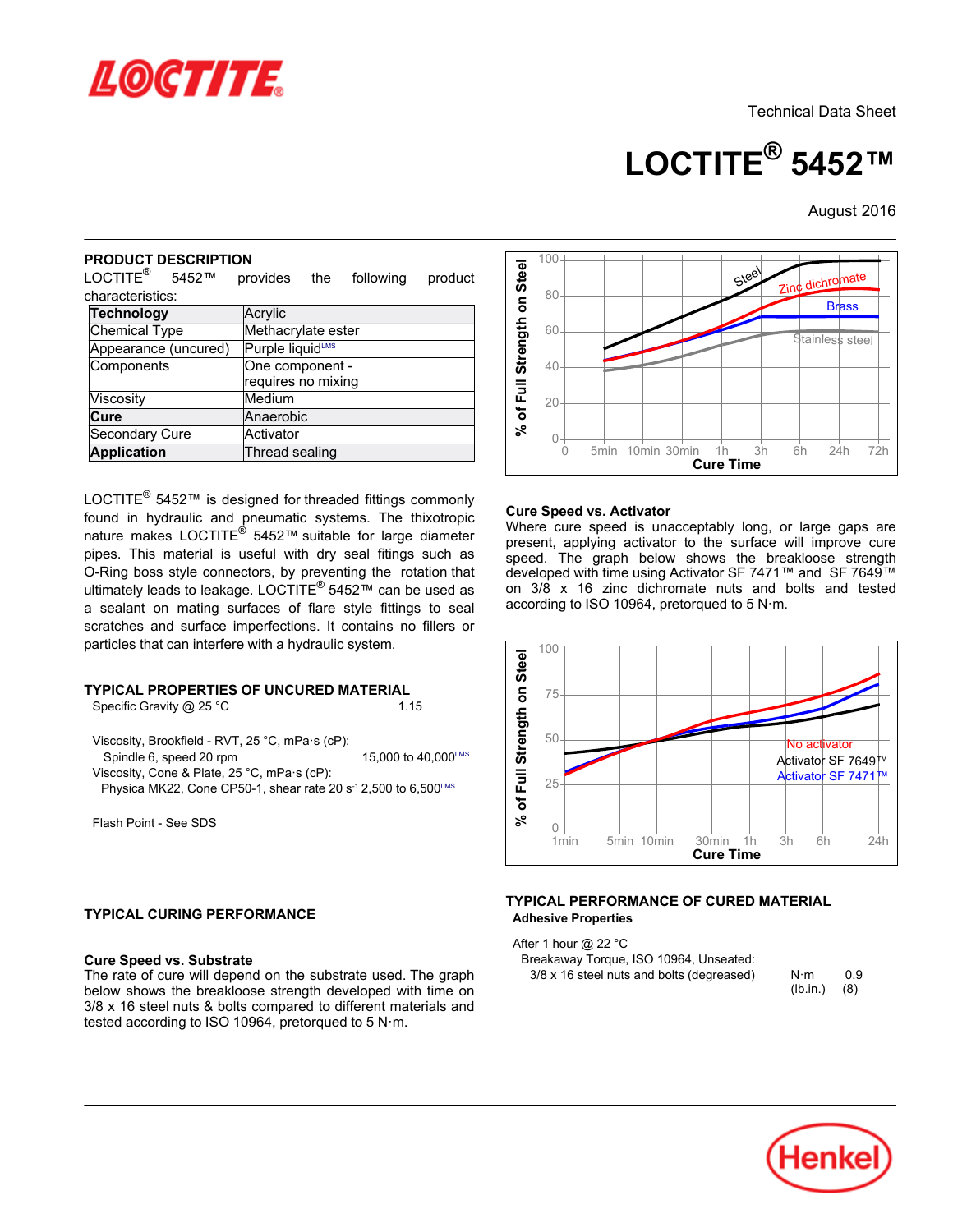| After 24 hours @ 22 $^{\circ}$ C<br>Compressive Shear Strength, ISO 10123:<br>Steel pins and collars (degreased) | N/mm <sup>2</sup><br>(psi) | $>1$ 7 LMS<br>(2246) |
|------------------------------------------------------------------------------------------------------------------|----------------------------|----------------------|
| Breakaway Torque, ISO 10964, Unseated:                                                                           | N⋅m                        | 35                   |
| 3/8 x 16 steel nuts and bolts (degreased)                                                                        | (lb.in.)                   | (31)                 |

# **TYPICAL ENVIRONMENTAL RESISTANCE**

Cured for 1 week @ 22 °C

Breakloose Torque, ISO 10964, Pre-torqued to 5 N·m: 3/8 x 16 zinc phosphate nuts and bolts

## **Heat Aging**

Aged at temperature indicated and tested @ 22 °C



### **Cold Strength**

This product has been tested to -75°C (-100 F). This product may product has been tested to -75 G (-166 F). This pro<br>may work below this temperature, but has not been tested.

## **Chemical/Solvent Resistance**

Aged under conditions indicated and tested @ 22 °C.

|                              |     | % of initial strength |       |       |
|------------------------------|-----|-----------------------|-------|-------|
| Environment                  | °C  | 100 h                 | 500 h | 1000h |
| Motor oil                    | 125 | 100                   | 100   | 100   |
| Unleaded gasoline            | 22  | 100                   | 100   | 100   |
| Brake fluid                  | 22  | 100                   | 100   | 100   |
| Ethanol                      | 87  | 100                   | 100   | 100   |
| Acetone                      | 22  | 85                    | 85    | 85    |
| E85 Ethanol fuel             | 22  | N/A                   | 80    | 100   |
| B100 Bio-Diesel              | 22  | N/A                   | 95    | 90    |
| $DEF$ (AdBlue <sup>®</sup> ) | 22  |                       | 80    | 75    |

## **GENERAL INFORMATION**

**This product is not recommended for use in pure oxygen and/or oxygen rich systems and should not be selected as a sealant for chlorine or other strong oxidizing materials.**

#### **For safe handling information on this product, consult the Safety Data Sheet (SDS).**

Where aqueous washing systems are used to clean the surfaces before bonding, it is important to check for compatibility of the washing solution with the adhesive. In some cases these aqueous washes can affect the cure and performance of the adhesive.

This product is not normally recommended for use on plastics (particularly thermoplastic materials where stress cracking of the plastic could result). Users are recommended to confirm are plastic codid resulty. Obers are recommentationally

## **Directions for use:**

# **For Assembly**

- 1. For best results, clean all surfaces (external and internal) or seet resulte, siearl all sarraces (external and in<br>with a LOCTITE® cleaning solvent and allow to dry.
- 2. If quicker service time is required, use Activator 7471™ or 7649™ prior to application of sealant and allow to dry.
- 3. For NPT or other taper joint fittings apply a 360° band of sealant to leading threads of the male fitting. For larger threads and gaps, adjust the volume of sealant accordingly.
- 4. For ORB & O-Ring Fittings apply a 360° band of sealant to the threads for the male fitting. Ensure product is applied into roots of the threads and adequate coverage.
- 5. For JIC Fittings coat the face of the male JIC with the sealant. This is applicable for new and damaged fittings. Also apply to threads for vibration resistance.

## **For Disassembly**

- <sup>2</sup>. Presectiver<sub>s</sub><br>1. Remove with standard hand tools.
- 2. Where hand tools do not work because of excessive engagement length or large diameters (over 25 mm), apply localized heat to approximately 250 °C. appry focalized rice<br>Disassemble while hot.

## **For Cleanup**

- 1. Cured product is most easily removed with mechanical abrasion such as a wire brush and wiped clean with a cotton cloth.
- 2. Fittings if mechanically acceptable can normally be r ittings in incondition<br>reused once cleaned.

## **Loctite Material SpecificationLMS**

LMS dated October-17, 2008. Test reports for each batch are available for the indicated properties. LMS test reports include selected QC test parameters considered appropriate to specifications for customer use. Additionally, comprehensive controls are in place to assure product quality and consistency. Special customer specification requirements may be coordinated through Henkel Quality.